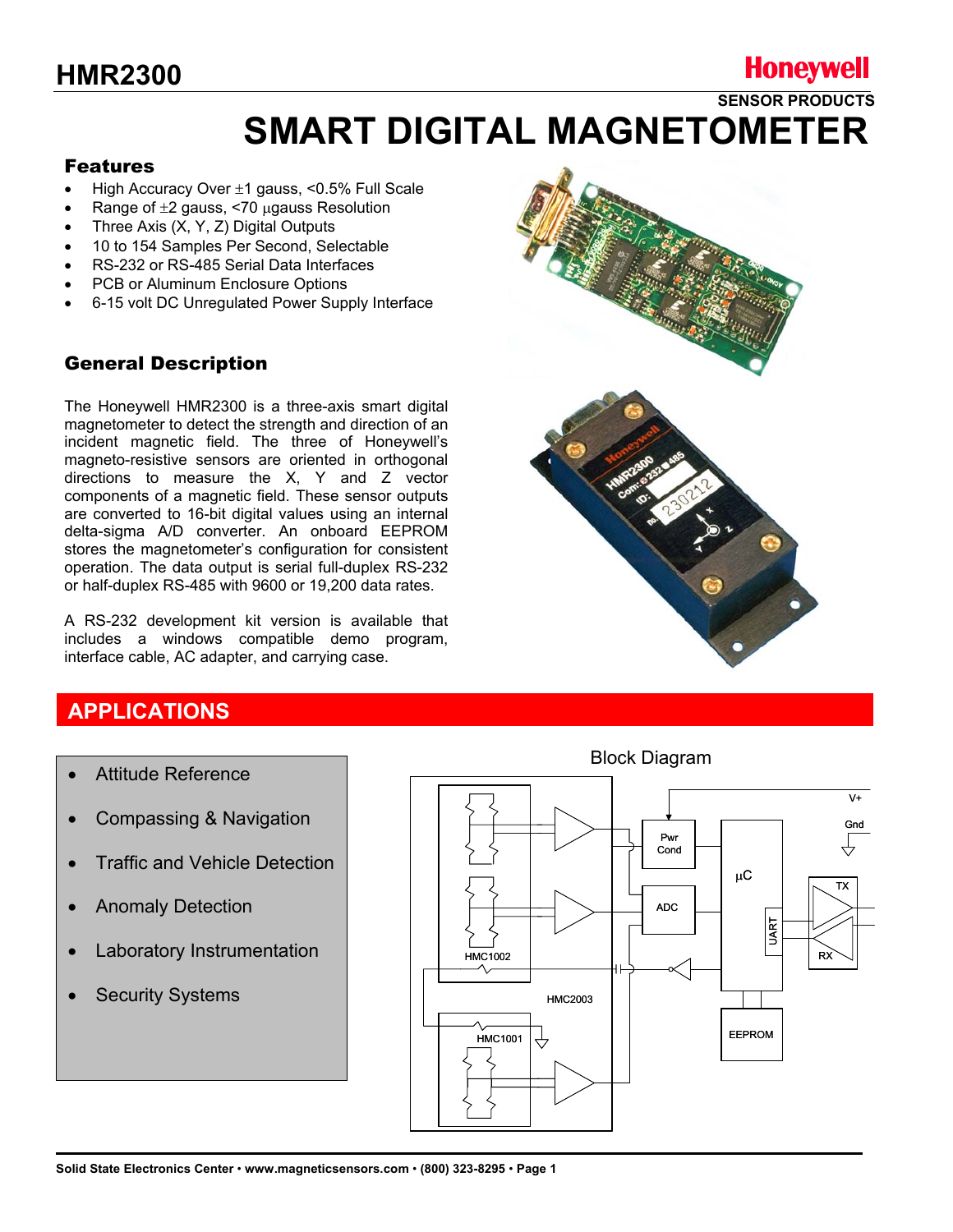### **Honeywell SENSOR PRODUCTS**

**SPECIFICATIONS** 

| <b>Characteristics</b><br><b>Conditions</b> |                                      |            |              |                |              |
|---------------------------------------------|--------------------------------------|------------|--------------|----------------|--------------|
|                                             |                                      | <b>Min</b> | <b>Typ</b>   | <b>Max</b>     | <b>Units</b> |
| <b>Power Supply</b>                         |                                      |            |              |                |              |
| <b>Supply Voltage</b>                       | Pin 9 referenced to Pin 5 (Ground)   | 6.5        |              | 15             | Volts        |
| <b>Supply Current</b>                       | Vsupply = $15V$ , with $S/R = On$    |            | 27           | 35             | mA           |
| <b>Temperature</b>                          |                                      |            |              |                |              |
| Operating                                   | Ambient                              | $-40$      |              | $+85$          | $^{\circ}C$  |
| Storage                                     | Ambient, Unbiased                    | $-55$      |              | 125            | $^{\circ}C$  |
| <b>Magnetic Field</b>                       |                                      |            |              |                |              |
| Range                                       | Full Scale (FS), Total Field Applied | $-2$       |              | $+2$           | gauss        |
| Resolution                                  | Applied Field to Change Output       | 67         |              |                | micro-gauss  |
| Accuracy                                    | RSS of All Errors @+25°C             |            |              |                |              |
|                                             | $± 1$ gauss                          |            | 0.01         | 0.52           | %FS          |
|                                             | $±$ 2 gauss                          |            | $\mathbf{1}$ | $\overline{2}$ | %FS          |
| <b>Linearity Error</b>                      | Best Fit Straight Line @+25°C        |            |              |                |              |
| $± 1$ gauss                                 |                                      |            | 0.1          | 0.5            | %FS          |
|                                             | $±$ 2 gauss                          |            | 1            | $\overline{2}$ | %FS          |
| <b>Hysterisis Error</b>                     | 3 Sweeps Across ± 2 gauss @+25°C     |            | 0.01         | 0.02           | %FS          |
| <b>Repeatability Error</b>                  | 3 Sweeps Across $\pm$ 2 gauss @+25°C |            | 0.05         | 0.10           | %FS          |
| Gain Error                                  | Applied Field for Zero Reading       |            | 0.05         | 0.10           | %FS          |
| <b>Offset Error</b>                         | Applied Field for Zero Reading       |            | 0.01         | 0.03           | %FS          |
| Temperature                                 | <b>Coefficient of Gain</b>           |            | $-600$       |                | ppm/°C       |
| Effect                                      |                                      |            | ±114         |                |              |
| Power Supply                                | From $+6$ to $+15V$ with 1 gauss     |            | 150          |                | ppm/V        |
| Effect                                      | <b>Applied Field</b>                 |            |              |                |              |
| <b>Mechanical</b>                           |                                      |            |              |                |              |
| Weight<br>PCB Only                          |                                      |            | 28           |                | grams        |
|                                             | PCB and Non-Flanged Enclosure        |            | 94           |                |              |
|                                             | PCB and Flanged Enclosure            |            | 98           |                |              |
| Vibration                                   | Operating,                           |            |              |                |              |
|                                             | 5 to 10Hz for 2 Hours                |            | 10           |                | mm           |
|                                             | 10Hz to 2kHz for 30 Minutes          |            | 2.0          |                | g            |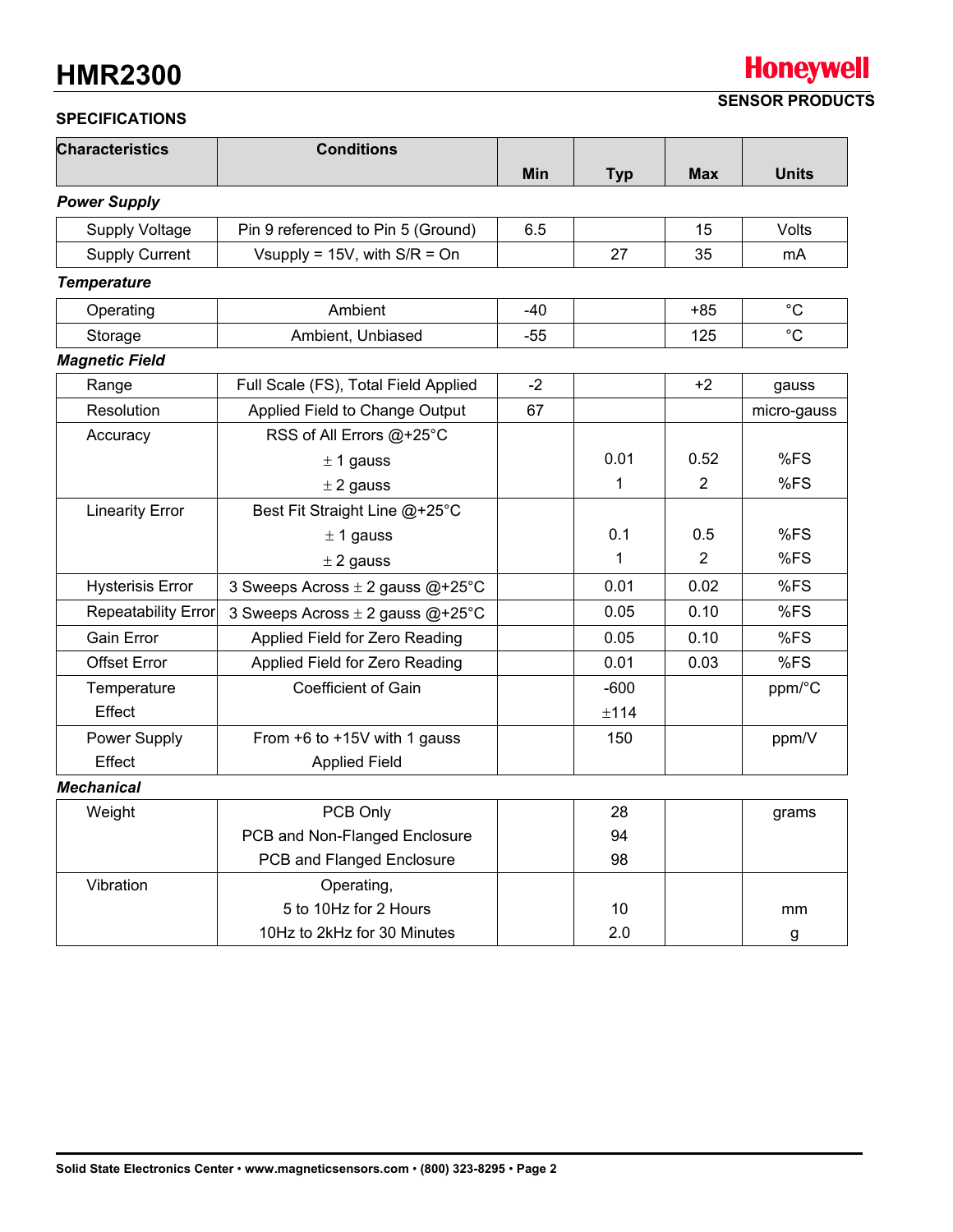#### **SENSOR PRODUCTS**

**Honeywell** 

| <b>Characteristics</b>        | <b>Conditions</b>                |     |                |               |              |
|-------------------------------|----------------------------------|-----|----------------|---------------|--------------|
|                               |                                  | Min | <b>Typ</b>     | <b>Max</b>    | <b>Units</b> |
| <b>Digital I/O Timing</b>     | (See Timing Diagrams)            |     |                |               |              |
| ${\mathsf T}_{\mathsf{RESP}}$ | *dd Commands (dd = Device ID)    | 1.9 | $\overline{2}$ | $2.2^{\circ}$ | msec         |
|                               | *ddP                             |     | 3              | 3.2           |              |
|                               | *ddR, *ddS, *ddT                 |     | 6              | 6.2           |              |
|                               | *ddC                             |     | 40             | 60            |              |
|                               | *ddQ                             |     | $2+(ddx80)$    | $2+Type$      |              |
|                               | *99 Commands                     |     | $2+(ddx40)$    | $2+Type$      |              |
|                               | *99Q                             |     | $2+(ddx120)$   | $2+Type$      |              |
| <b>T</b> <sub>DELAY</sub>     | *dd Commands (dd = Device ID)    | 39  | 40             | 41            | msec         |
|                               | *99 Commands                     |     | ddx40          | $2+Typ$       |              |
| $T_{\text{BYTE}}$             | 9600                             |     | 1.04           |               | msec         |
|                               | 19,200                           |     | 0.52           |               |              |
| <b>T</b> <sub>STARTUP</sub>   | Power Applied to End of Start-Up |     | 50             | 80            | msec         |
|                               | Message                          |     |                |               |              |

#### **RS-232 COMMUNICATIONS – Figure1** (Timing is Not to Scale)



#### **RS-485 COMMUNICATIONS – Figure 2** (Timing is Not to Scale)

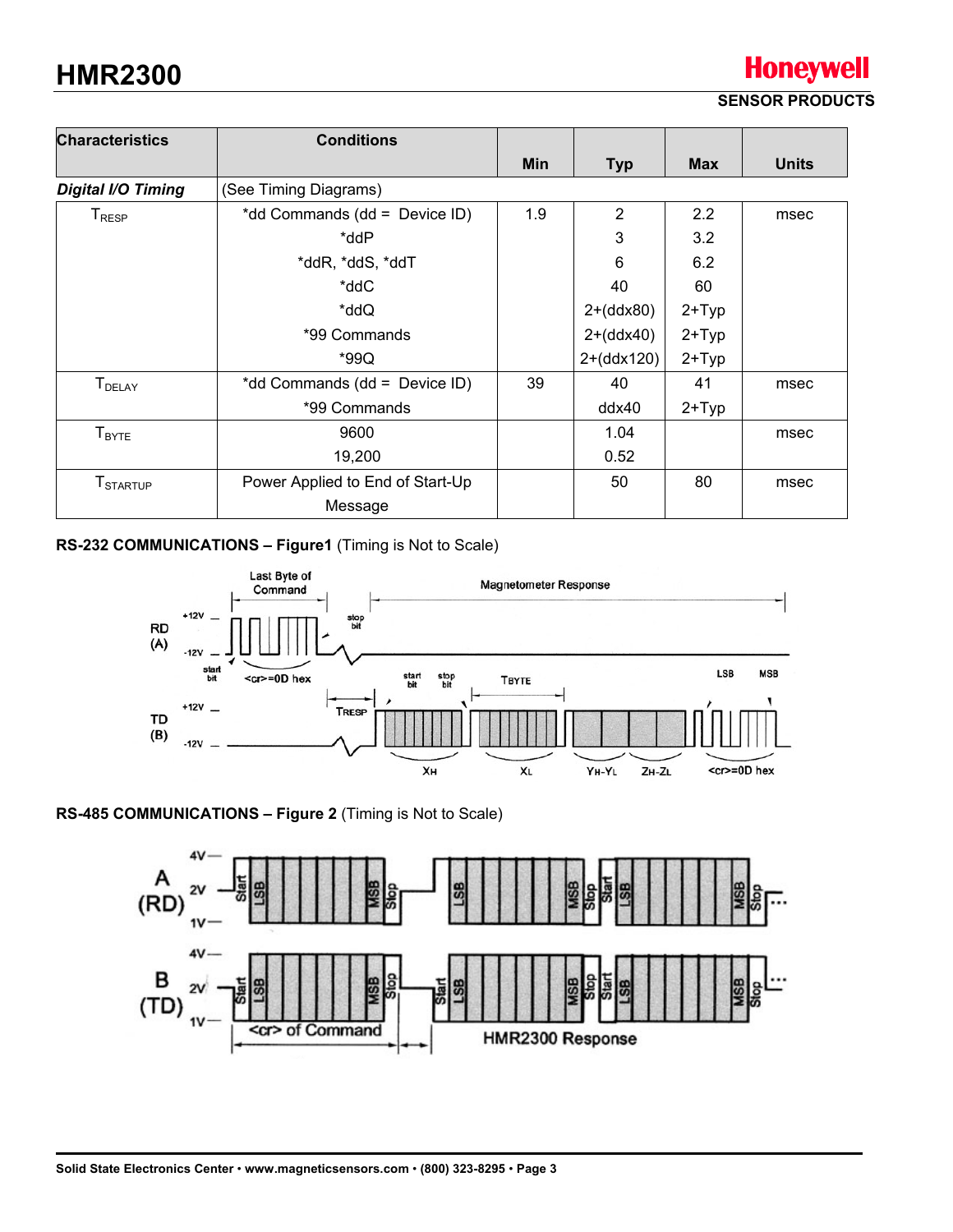#### **GLOBAL ADDRESS (\*99) DELAY – Figure 3** (Timing is Not to Scale)



**SENSOR PRODUCTS** 

**Honeywell** 

#### **PIN CONFIGURATION**

| <b>Pin Number</b> | <b>Pin Name</b> | <b>Description</b>                            |
|-------------------|-----------------|-----------------------------------------------|
|                   | NC.             | No Connection                                 |
| 2                 | TD              | Transmit Data, RS-485 (B+)                    |
| 3                 | <b>RD</b>       | Receive Data, RS-485 (A-)                     |
| 4                 | N <sub>C</sub>  | No Connection                                 |
| 5                 | GND             | Power and Signal Ground                       |
| 6                 | NC.             | No User Connection (factory X offset strap +) |
|                   | NC.             | No User Connection (factory Y offset strap +) |
| 8                 | NC.             | No User Connection (factory Z offset strap +) |
| 9                 | V+              | Unregulated Power Input (+6 to +15 VDC)       |

**PCB DIMENSIONS AND PINOUT – Figure 4** (Connector Not Shown for Clarity)

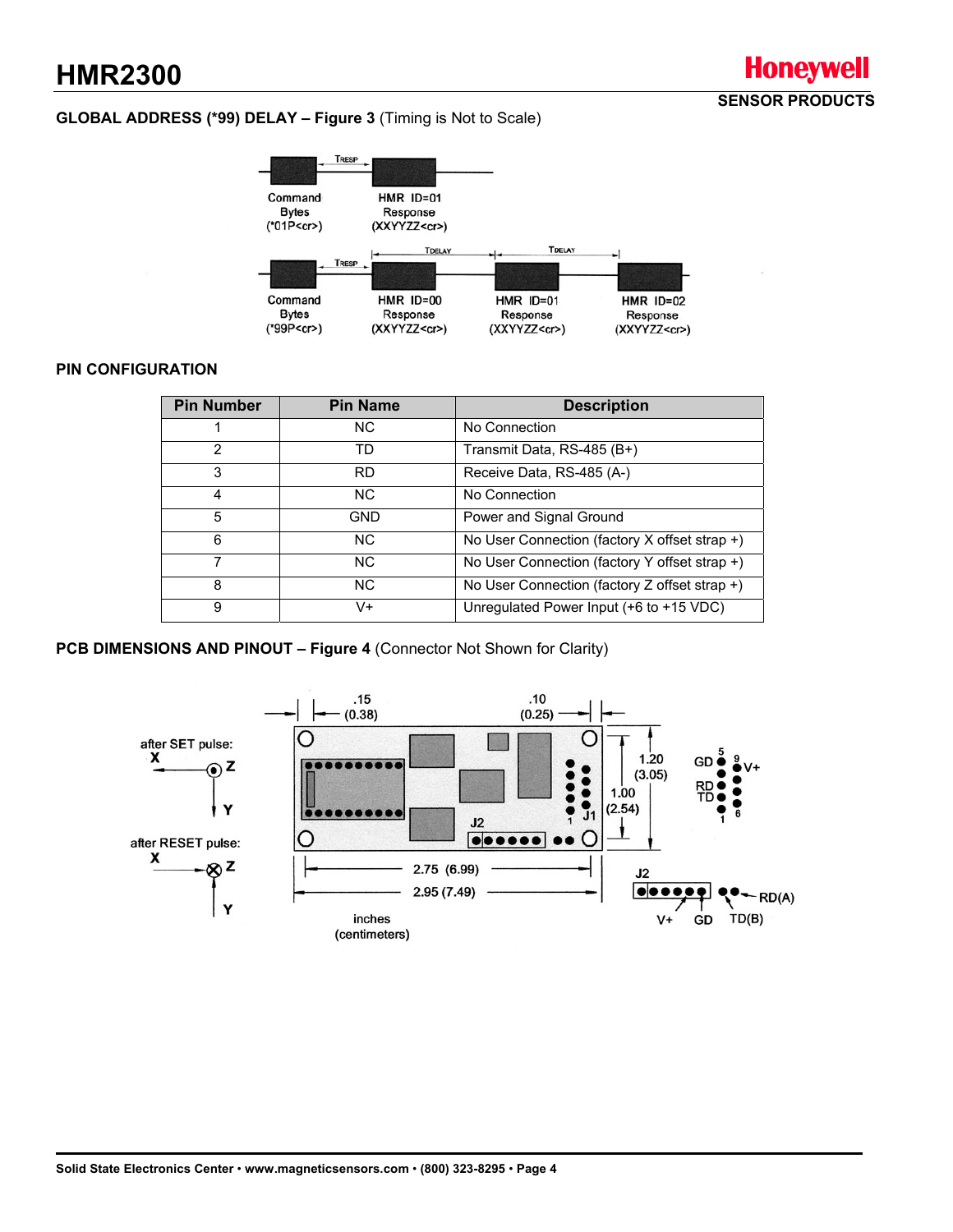#### **CASE DIMENSIONS – Figure 5**



#### **RS-232 UNBALANCED I/O INTERCONNECTS – Figure 6**

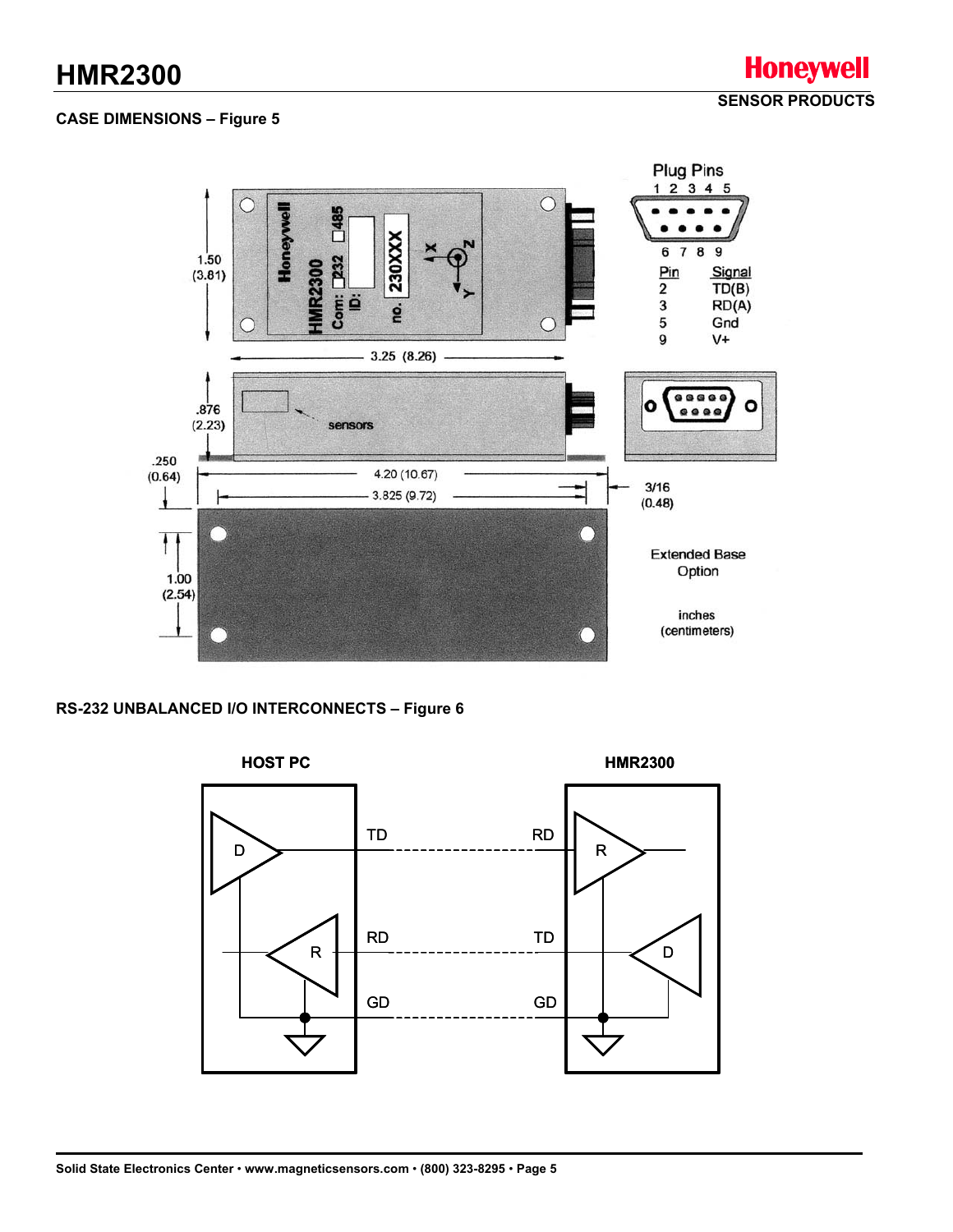#### **RS-485 BALANCED I/O INTERCONNECTS – Figure 7**

**SENSOR PRODUCTS** 

Honevwell



#### **DATA COMMUNICATIONS**

The RS-232 signals are single-ended undirectional levels that are sent received simultaneously (full duplex). One signal is from the host personal computer (PC) transmit (TD) to the HMR2300 receive (RD) data line, and the other is from the HMR2300 TD to the PC RD data line. When a logic one is sent, either the TD or RD line will drive to about +6 Volts referenced to ground. For a logic zero, the TD or RD line will drive to about –6 Volts below ground. Since the signals are transmitted and dependent on an absolute voltage level, this limits the distance of transmission due to line noise and signal to about 60 feet.

When using RS-485, the signals are balanced differential transmissions sharing the same lines (half-duplex). This means that logic one the transmitting end will drive the B line at least 1.5 Volts higher than the A line. For a logic zero, the transmitting end will drive the B line at least 1.5 Volts lower than the A line. Since the signals are transmitted as difference voltage level, these signals can withstand high noise environments or over very long distances where line loss may be a problem; up to 4000 feet. Note that long RS-485 lines should be terminated at both ends with 120-ohm resistors.

Another precaution on RS-485 operation is that when the HMR2300 is in a continuous output mode of operation, the host PC may have to send repeated escape and carriage return bytes to stop the stream of output data. If the host can detect a recieved carriage return byte (0D hex), and immediately send the escape-carriage return bytes; then a systematic stop of continuous output is likely. If manually sent, beware that the half-duplex nature of the interface corrupt the HMR2300 outbound data while attempting to get the stop command interleaved between the data.

As noted by the Digital I/O timing specification and Figure 3, the HMR2300 has a delayed response feature based on the programmed device ID in response to global address commands (\*99….<cr>). Each HMR2300 will take its turn responding so that units do not transmit simultaneously (no contension). These delays also apply to the RS-232 interface versions of the HMR2300.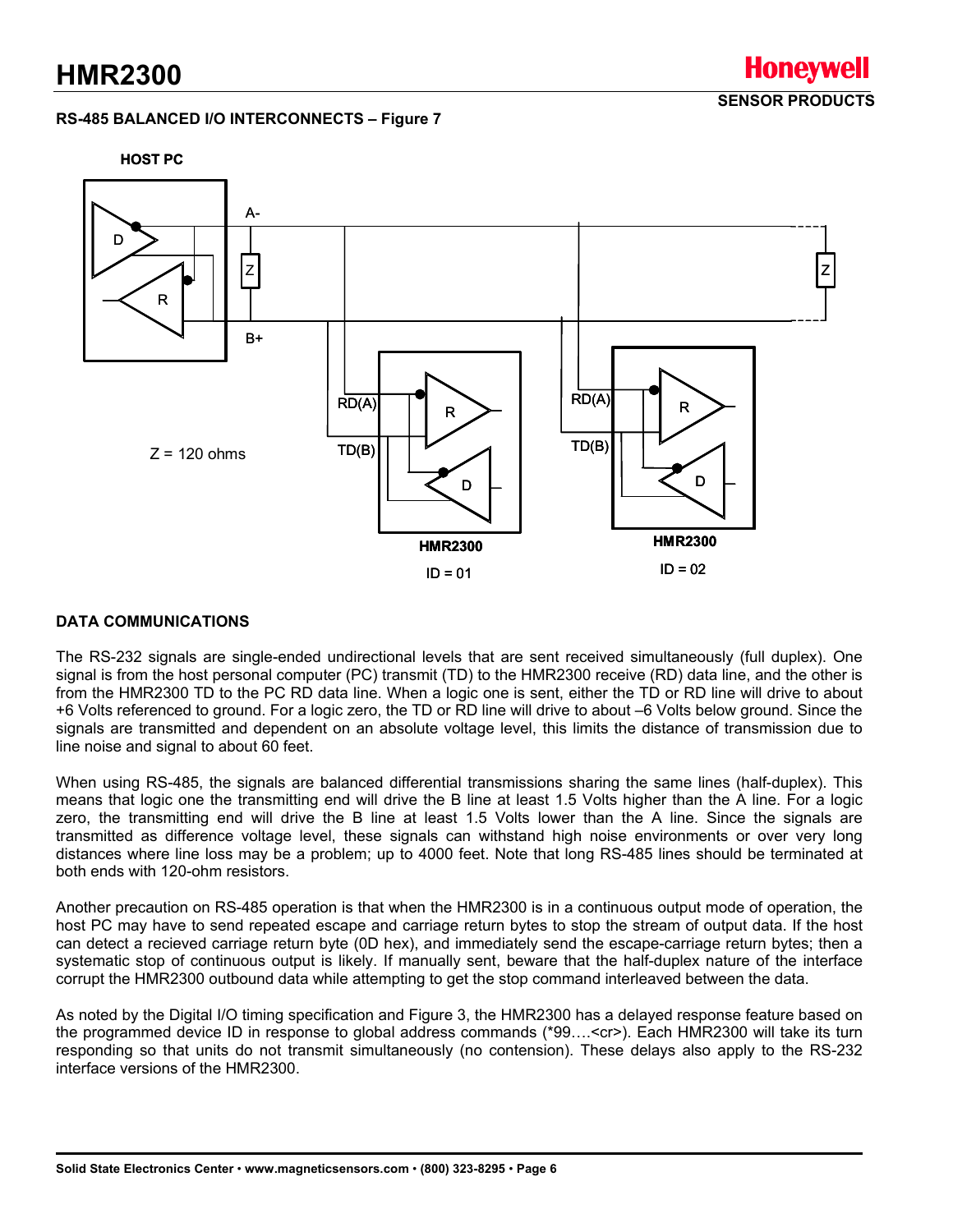#### **COMMAND INPUTS**

A simple command set is used to communicate with the HMR2300. These commands can be automated; or typed in real-time while running communication software programs, such a windows hyperterminal.

| <b>Command</b>      | Inputs $_{(1)}$                                    | $Response(2)$                 | Bytes $_{(3)}$          | <b>Description</b>                                                  |
|---------------------|----------------------------------------------------|-------------------------------|-------------------------|---------------------------------------------------------------------|
| Format              | *ddWE *ddA                                         | <b>ASCII ON-</b>              | 9                       | ASCII - Output Readings in BCD ASCII Format (Default)               |
|                     | *ddWE *ddB                                         | <b>BINARY ON-</b>             | 10                      | Binary - Output Readings in Signed 16-bit Bianary Format            |
| Output              | *ddP                                               | $\{x, y, z \text{ reading}\}$ | $\overline{7}$ or 28    | P = Polled - Output a Single Sample (Default)                       |
|                     | *ddC                                               | $\{x, y, z \text{ stream}\}$  | $\cdots$                | C = Continuous - Output Readings at Sample Rate                     |
|                     | Esc                                                | {stream stops}                | 0                       | Escape Key - Stops Continuous Readings                              |
| Sample Rate         | *ddWE *ddR=nnn                                     | OK-                           | 3                       | Set Sample Rate to nnn Where:                                       |
|                     |                                                    |                               |                         | Nnn = 10, 20, 25, 30, 40, 50, 60, 100, 123, or 154                  |
|                     |                                                    |                               |                         | Samples/sec (Default = 20)                                          |
| Set/Reset           | *ddWE *ddTN                                        | S/R ON-                       | $\overline{7}$          | S/R Mode: TN - ON = Auto S/R Pulses (Default)                       |
| Mode                | *ddWE *ddTF                                        | S/R OFF-                      | 8                       | TF - OFF = Manual S/R Pulses                                        |
|                     | *ddWE *ddT                                         | {Toggle}                      | 7 or 8                  | *ddT Toggles Command (Default = On)                                 |
| Set/Reset           | *dd]S                                              | <b>SET-</b>                   | 4                       | ] Character - Single S/R: JS -> SET = Set Pulse                     |
| Pulse               | *dd]R                                              | <b>RST-</b>                   | 4                       | $IR \rightarrow RST = Reset$ Pulse                                  |
|                     | *dd]                                               | {Toggle}                      | 4                       | Toggle Alternates Between Set and Reset Pulse                       |
| Device ID           | *99ID=                                             | $ID = nn -$                   | $\overline{7}$          | Read Device ID (Default = 00)                                       |
|                     | *ddWE *ddID=nn                                     | OK-                           | 3                       | Set Device ID Where nn = 00 to 98                                   |
| <b>Baud Rate</b>    | *99WE *99!BR=S                                     | OK <sub>1</sub>               | $\overline{14}$         | Set Baud Rate to 9600 bps (Default)                                 |
|                     |                                                    | BAUD 9600¬                    |                         |                                                                     |
|                     | *99WE *99!BR=F                                     | OK-                           | 14                      | Set Baud Rate to 19,200 bps                                         |
|                     |                                                    | BAUD= 19,200-                 |                         | (8 bits, no parity, 1 stop bit)                                     |
| Zero                | *ddWE *ddZN                                        | ZERO ON¬                      | $\overline{\mathbf{8}}$ | Zero Reading Will Store and Use Current as a Negative               |
| Reading             | *ddWE *ddZF<br>*ddWE *ddZR                         | ZERO_OFF¬<br>{Toggle}         | 9<br>8 or 9             | Offset so That the Output Reads Zero Field<br>*ddZR Toggles Command |
|                     | *ddWE *ddVN                                        | AVG ON-                       | 7                       | The Average Reading for the Current Sample X(N) is:                 |
| Average<br>Readings | *ddWE *ddVF                                        | AVG OFF-                      | 8                       | Xavg=X(N)/2 + X(N-1)/4 + X(N-2)/8 + X(N-3)/16 +                     |
|                     | *ddWE *ddV                                         | {Toggle}                      | 7 or 8                  | *ddV Toggles Command                                                |
| Re-Enter            | *ddWE<br>*ddY                                      | OK-                           | 3                       | Turn the "Re-Enter" Error Response ON (*ddY) or OFF                 |
| Response            | *ddWE *ddN                                         | OK-                           | 3                       | (*ddN). OFF is Recommended for RS-485 (Default = ON)                |
| Query Setup         | $\overline{\mathsf{C}}$ dd $\overline{\mathsf{C}}$ | {See Desc.}                   | 62-72                   | Read Setup Parameters. Default: ASCII, POLLED, S/R                  |
|                     |                                                    |                               |                         | ON, ZERO OFF, AVG OFF, R ON, ID=00, 20 sps                          |
| Default             | *ddWE *ddD                                         | OK-                           | 14                      | Change All Command Parameter Settings to Factory                    |
| Settings            |                                                    | BAUD= 9600¬                   |                         | Default Values                                                      |
| Restore             | *ddWE *ddRST                                       | OK <sub>1</sub>               |                         | Change All Command Parameter Settings to the Last User              |
| Settings            |                                                    | BAUD=_9600¬                   | 14                      | Stored Values in the EEPROM                                         |
|                     |                                                    | or                            |                         |                                                                     |
|                     |                                                    | BAUD= 19,200-                 | 16                      |                                                                     |
| Serial<br>Number    | *dd#                                               | SER# nnnn-                    | 22                      | Output the HMR2300 Serial Number                                    |
| Software            | *ddF                                               | S/W_vers:                     | $\overline{27}$         | Output the HMR2300 Software Version Number                          |
| Version             |                                                    | nnnn¬                         |                         |                                                                     |
| Hardware            | Hbb*                                               | H/W vers:                     | 19                      | Output the HMR2300 Hardware Version Number                          |
| Version             |                                                    | nnnn¬                         |                         |                                                                     |
| Write Enable        | *ddWE                                              | OK-                           | $\overline{3}$          | Activate a Write Enable. This is required before                    |
|                     |                                                    |                               |                         | commands: Set Device ID, Baud Rate, and Store                       |
|                     |                                                    |                               |                         | Parameters.                                                         |
| Store               | *ddWE *ddSP                                        | <b>DONE</b>                   | $\bf 8$                 | This writes all parameter settings to EEPROM. These                 |
| Parameters          |                                                    | OK-                           |                         | values will be automatically restored upon power-up.                |
| Too Many            | <b>Wrong Entry</b>                                 | Re-enter-                     | $\overline{9}$          | A command was not entered properly or 10 characters                 |
| Characters          |                                                    |                               |                         | were typed after an asterisk (*) and before a <cr>.</cr>            |
| Missing WE          | Write Enable Off                                   | WE_OFF-                       | $\overline{7}$          | This error response indicates that this instruction requires        |
| Entry               |                                                    |                               |                         | a write enable command immediately before it.                       |

(1) All inputs must be followed by a <cr> carriage return, or Enter, key. Either upper or lower case letters may be used. The device ID (dd) is a decimal number between 00 and 99. Device ID = 99 is a global address for all units.

(2) The "¬" symbol is a carriage return (hex 0D). The "\_" sign is a space (hex 20). The output response will be delayed from the end of the carriage return of the input string by 2 msec (typ.), unless the command sent as a global device ID = 99.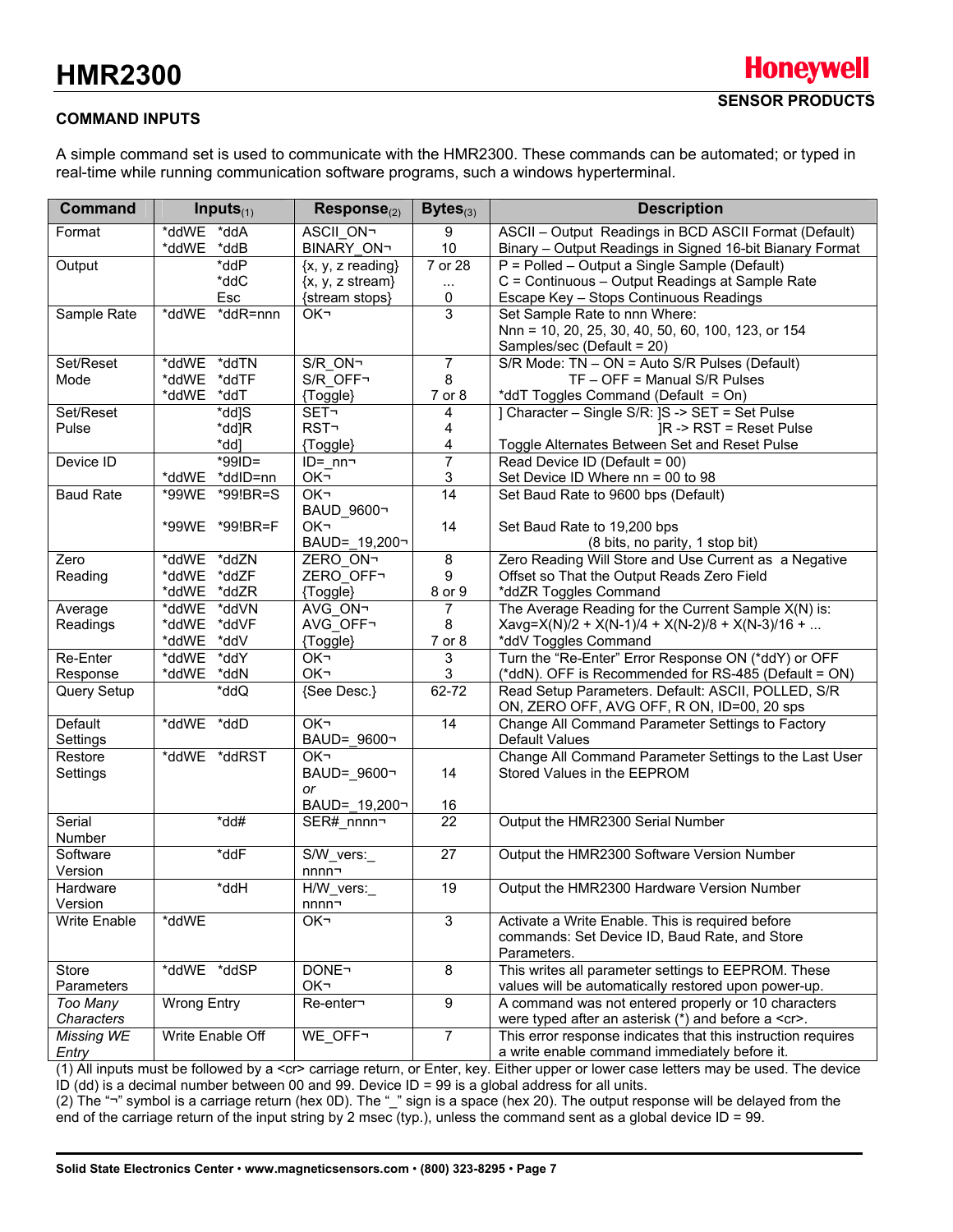#### **DATA FORMATS**

The HMR2300 transmits each X, Y, and Z axis as a 16-bit value. The output data format can be either 16-bit signed binary (sign plus 15 bits) or a binary coded decimal (BCD) ASCII characters. The command \*ddA will select the ASCII format and \*ddB will select the binary format.

The order of ouput for the binary format is Xhi, Xlo, Yhi, Ylo, Zhi, Zlo. The binary format is more efficient for a computer to interpret since only 7 bytes are transmitted. The BCD ASCII format is easiest for user interpretation but requires 28 bytes per reading. There are limitations on the output sample rate (see table below) based on the format and baud rate selected. Examples of both binary and BCD ASCII outputs are shown below for field values between  $±2$  gauss.

| <b>Field</b> | <b>BCD ASCII</b> |                  | <b>Binary Value (Hex)</b> |
|--------------|------------------|------------------|---------------------------|
| (gauss)      | <b>Value</b>     | <b>High Byte</b> | <b>Low Byte</b>           |
| $+2.0$       | 30,000           | 75               | 30                        |
| $+1.5$       | 22,500           | 57               | E <sub>4</sub>            |
| $+1.0$       | 15,000           | 3A               | 98                        |
| $+0.5$       | 7,500            | 1D               | 4C                        |
| 0.0          | 00               | 00               | 00                        |
| $-0.5$       | $-7,500$         | E <sub>2</sub>   | <b>B4</b>                 |
| $-1.0$       | $-15,000$        | C <sub>3</sub>   | 74                        |
| $-1.5$       | $-22,500$        | A8               | 1 <sup>C</sup>            |
| $-2.0$       | $-30,000$        | 8A               | D <sub>0</sub>            |

#### **Binary Format:** 7 Bytes

 $X_{\rm H}$  |  $X_{\rm L}$  |  $Y_{\rm H}$  |  $Y_{\rm L}$  |  $Z_{\rm H}$  |  $Z_{\rm L}$  | <cr>

 $X_H$  = Signed Byte, X axis  $X_1$  = Low Byte, X axis <cr> = Carriage Return (Enter key), Hex Code = 0D

#### **ASCII Format:** 28 Bytes

SN | X1 | X2 | CM | X3 | X4 | X5 | SP | SP | SN | Y1 | Y2 | CM | Y3 | Y4 | Y5 | SP | SP | SN | Z1 | Z2 | CM | Z3 | Z4 | Z5 | SP | SP |<cr>

The ASCII characters will be readable on a monitor as sign decimal numbers. This format is best when the user is interpreting the readings.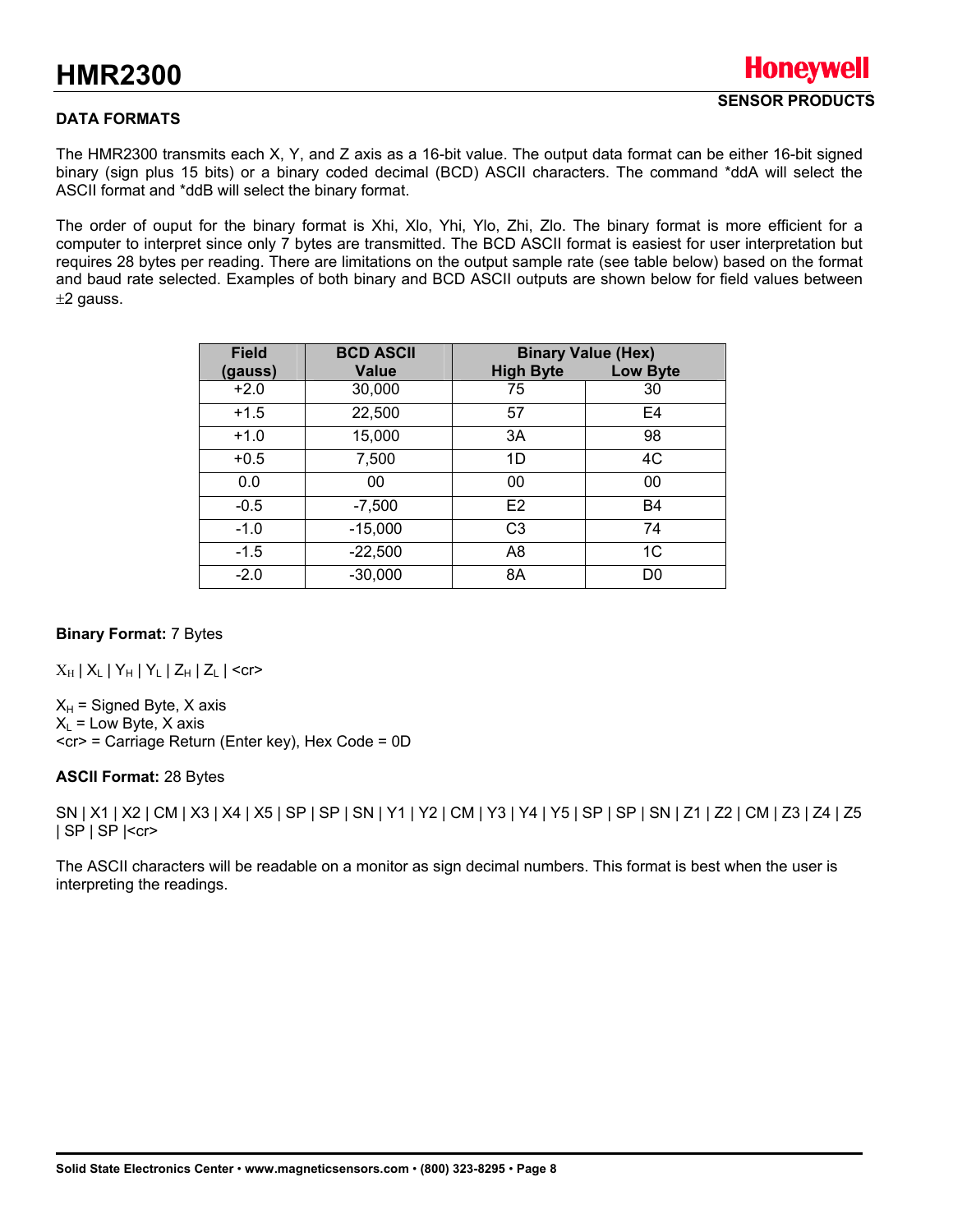#### **PARAMETER SELECTION VERSUS OUTPUT SAMPLE RATE**

| <b>Sample</b> |      | <b>ASCII</b> |            | <b>Binary</b> | $f_{3dB}$ | <b>Notch</b> | <b>Command Input</b> |
|---------------|------|--------------|------------|---------------|-----------|--------------|----------------------|
| Rate          |      |              |            |               |           |              | Rate - min.          |
| (sps)         | 9600 | 19,200       | 9600       | 19,200        | (Hz)      | (Hz)         | (msec)               |
| 10            | ves  | ves          | <b>ves</b> | ves           | 17        | 50/60        | 20                   |
| 20            | ves  | <b>ves</b>   | <b>ves</b> | ves           | 17        | 50/60        | 20                   |
| 25            | ves  | ves          | ves        | ves           | 21        | 63/75        | 16                   |
| 30            | ves  | ves          | <b>ves</b> | ves           | 26        | 75/90        | 14                   |
| 40            | no   | ves          | <b>ves</b> | ves           | 34        | 100/120      | 10                   |
| 50            | no   | <b>ves</b>   | <b>ves</b> | ves           | 42        | 125/150      | 8                    |
| 60            | no   | no           | ves        | ves           | 51        | 150/180      |                      |
| 100           | no   | no           | <b>ves</b> | ves           | 85        | 250/300      | 4                    |
| 123           | no   | no           | no         | ves           | 104       | 308/369      | 3.5                  |
| 154           | no   | no           | no         | yes           | 131       | 385/462      | 3                    |

#### **DEVICE ID**

The Device ID command (\*ddID=nn) will change the HMR2300 ID number. A Write Enable (\*ddWE) command is required before the device ID can be changed. This is required for RS-485 operation when more than one HMR2300 is on a network. A Device ID = 99 is universal and will simultaneously talk to all units on a network.

#### **BAUD RATE COMMAND**

The Baud Rate command (\*dd!BR=F or S) will change the HMR2300 baud rate to either fast (19,200 baud) or slow (9600 baud). A Write Enable (\*ddWE) command is required before the baud rate can be changed. The last response after this command has been accepted will be either BAUD=9600 or BAUD=19,200. This will indicate to the user to change to the identified new baud rate before communications can resume.

#### **ZERO READING COMMAND**

The Zero Reading command (\*ddZN) will take a magnetic reading and store it in the HMR2300's microcontroller. This value will be subtracted from subsequent readings as an offset. The zero reading will be terminated with another command input(\*ddZF) or a power down condition. This feature is useful for setting a reference attitude or nulling the earth's field before anomaly detection.

#### **SET/RESET AND AVERAGE COMMANDS**

The set-reset function generates a current/magnetic field pulse to each sensor to realign the permalloy thin film magnetization. This yields the maximum output sensitivity for magnetic sensing. This pulse is generated inside the HMR2300 and consumes less than 1mA typically. The Set/Reset Mode command (\*ddTN or \*ddT) activates an internal switching circuit that flips the current in a "Set" and "Reset" condition. This cancels out any temperature drift effects and ensures the sensors are operating in their most sensitive region.

Fluctuations in the magnetic readings can be reduced by using the Average Readings commands (\*ddVN or \*ddV). These commands provide a low pass filter effect on the output readings that reduces noise due to Set/Reset switching and other environmental magnetic effects. The two figures below show the average readings effect for step and impulse responses.

Switching the set-reset state is not required to sense magnetic fields. A single Set (or Reset) pulse will maximize the output sensitivity and it will stay that way for months or years. To turn off the internal switching, enter the command \*ddTF or \*ddT. In this state the sensors are either in a Set or Reset mode. If the HMR2300 is exposed to a large magnetic field (>10 gauss), then another set pulse is required to maximize output sensitivity.

In the Set mode, the direction of the sensitive axis' are shown on the enclosure label and the board dimensions figure. In the Reset mode, the sensitive field directions are opposite to those shown. By typing \*dd], the user can manually activate a Set or Reset pulse. The S/R pulse commands can be used the continuous read mode to flip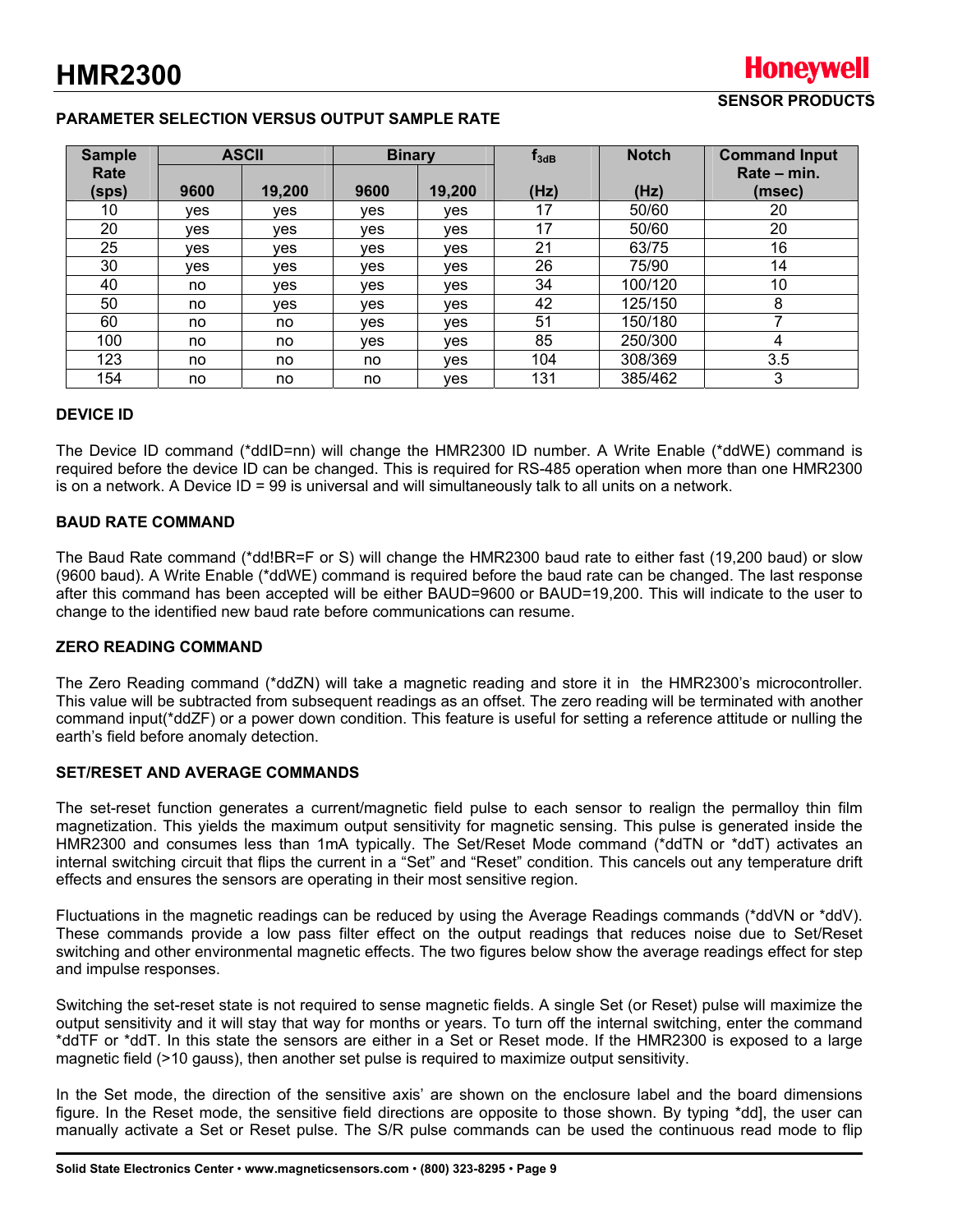## Honevwell

#### **SENSOR PRODUCTS**

between a Set and Reset state. Note that the first three readings immediately after these commands will be invalid due to the uncertainty of the current pulse to the sensor sample time.



#### **DEFAULT AND RESTORE COMMANDS**

The Defaut Settings command (\*ddD) will force the HMR2300 to all the default parameters. This will not be a permanent change unless a Store Parameter command (\*ddSP) is issued after the Write Enable command. The Restore Settings command (\*ddRST) will force the HMR2300 to all the stored parameters in the EEPROM.

#### **OUTPUT SAMPLE RATES**

The sample rate can be varied from 10 samples per second (sps) to 154 sps using the \*ddR=nnn command. Each sample contains an X, Y, and Z reading and can be outputted in either 16-bit signed binary or binary coded decimal (BCD) ASCII. The ASCII format shows the standard numeric characters displayed on the host computer display. Some sample rates may have restrictions on the format and baud rate used, due to transmission time constraints.

There are 7 Bytes transmitted for every reading binary format and 28 Bytes per reading in ASCII format. Transmission times for 9600 baud are about 1 msec/Byte and for 19,200 baud are about 0.5msec/Byte. The combinations of format and and baud rate selections are shown in the above Table. The default setting of ASCII format and 9600 baud will only transmit correctly up to 30 sps. Note the HMR2300 will output a higher data settings, but the readings may be incorrect and will be at alower output rate than selected.

For higher sample rates (>60 sps), it is advised that host computer settings for the terminal preferences be set so a line feed <lf> is not appended to the sent commands. This slows down the reception of data, and it will not be able to keep up with the incoming data stream.

#### **INPUT SIGNAL ATTENUATION**

Magnetic signals being measured will be attenuated based on the sample rate selected. The bandwidth, defined by the 3dB point, is shown in the above Table for each sample rate. The default rate of 20 sps has a bandwidth of 17Hz. The digital filter inside the HMR2300 is the combination of a comb filter and a low pass filter. This provides a linear phase response with a transfer function that has zeros in it.

When the 10 or 20 sps rate is used, the zeros are at the line frequencies of 50 and 60 Hz. These zeros provide better than 125 dB rejection. All multiples of the zeros extend throughout the transfer function. For example, the 10 and 20 sps rate has zeros at 50, 60, 100, 120, 150, 180, ... Hz. The multiples of the zeros apply to all the sample rates against the stated notch frequencies in the above Table.

#### **COMMAND INPUT RATE**

The HMR2300 limits how fast the command bytes can be recieved based on the sample rate selected. The above Table shows the minimum time between command bytes for the HMR2300 to correctly read them. This is usually not a problem when the user is typing the commands from the host computer. The problem could arise from an application program outputting command bytes too quickly.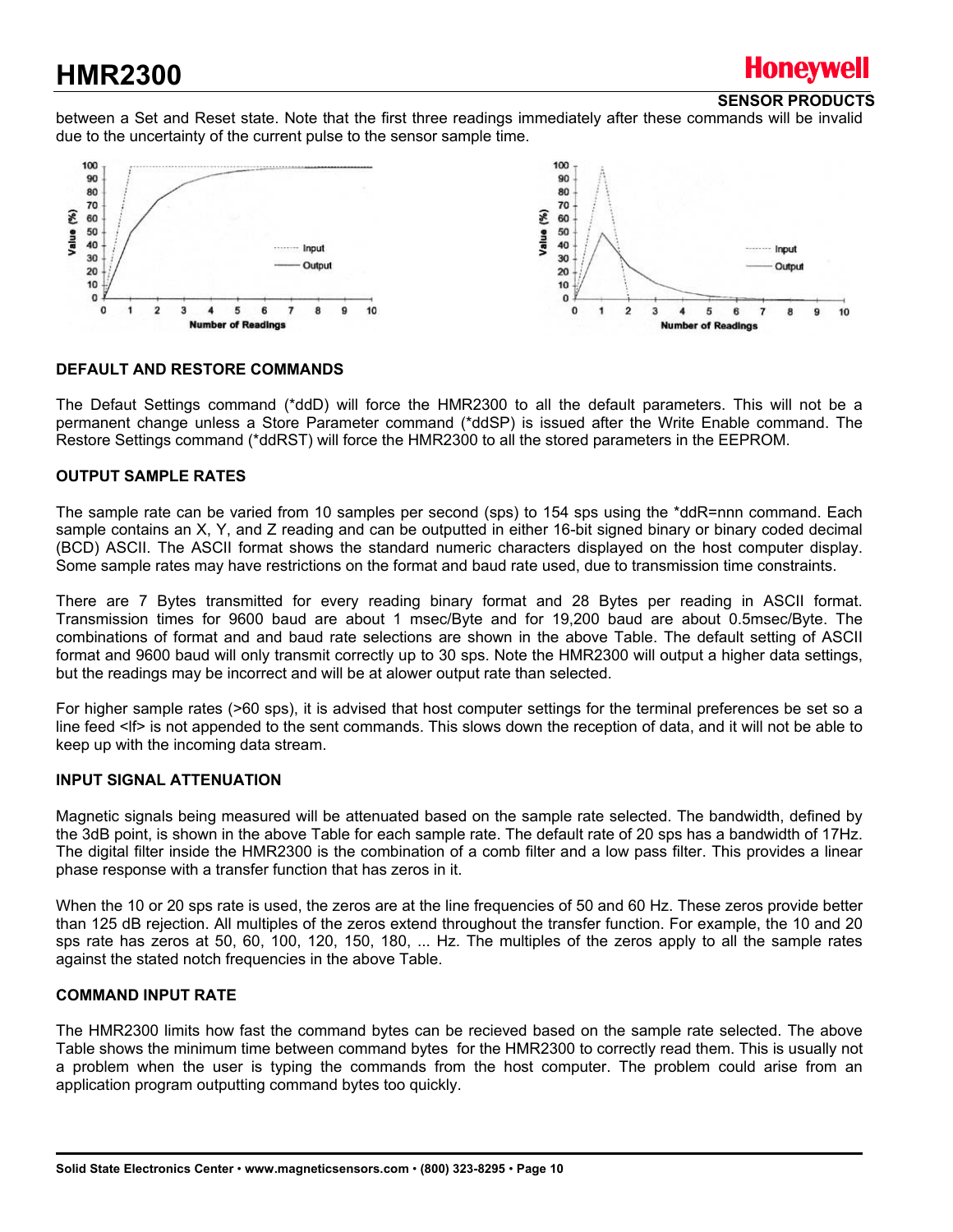#### **CIRCUIT DESCRIPTION**

The HMR2200 Smart Digital Magnetometer contains all the basic sensors and electronics to provide digital indication of magnetic field strength and direction. The HMR2300 has all three axis of magnetic sensors on the far end of the printed circuit board, away from the J1 and J2 connector interfaces. The HMR2300 uses the circuit board mounting holes or the enclosure surfaces as the reference mechanical directions. The complete HMR2300 PCB assembly consists of a mother board, daughter board, and the 9-pin D-connector (J1).

The HMR2300 circuit starts with Honeywell HMC2003 3-Axis Magnetic Sensor Hybrid to provide X, Y, and Z axis magnetic sensing of the earth's field. The HMC2003 contains the AMR sensing bridge elements, a constant current source bridge supply, three precision instrumentation amplifiers, and factory hand-selected trim resistors optimized for performance for magnetic field gain and offset. The HMC2003 is a daughter board that plugs into the HMC2300 motherboard, and the hybrid analog voltages from each axis is into analog multiplexors and then into three 16-bit Analog to Digital Converters (ADCs) for digitization. No calibration is necessary as the HMC2003 hybrid contains all the compensation for the sensors, and the set/reset routine handles the temperature drift corrections. A microcontroller integrated circuit receives the digitized magnetic field values (readings) by periodically querying the ADCs and performs any offset corrections. This microcontroller also performs the external serial data interface and other housekeeping functions. An onboard EEPROM integrated circuit is employed to retain necessary setup variables for best performance.

The power supply for the HMR2300 circuit is regulated +5 volt design (LM2931M) with series polarity power inputs diodes in case of accidental polarity reversal. A charge pump circuit is used to boost the regulated voltage for the set/reset pulse function going to the set/reset straps onboard the HMC2003. Transient protection absorbers are placed on the TD, RD, and V+ connections to J1.

#### **APPLICATIONS PRECAUTIONS**

Several precautions should be observed when using magnetometers in general:

- The presence of ferrous materials, such as nickel, iron, steel, and cobalt near the magnetometer will create disturbances in the earth's magnetic field that will distort the X, Y, and Z field measurements.
- The presence of the earth's magnetic field must be taken into account when measuring other magnetic fields.
- The variance of the earth's magnetic field must be accounted for in different parts of the world. Differences in the earth's field are quite dramatic between North America, South America and the Equator region.
- Perming effects on the HMR2300 circuit board need to be taken into account. If the HMR2300 is exposed to fields greater than 10 gauss, then it is recommended that the enclosure/circuit boards be degaussed for highest sensitivity and resolution. A possible result of perming is a high zero-field output indication that exceeds specification limits. Degaussing wands are readily available from local electronics tool suppliers and are inexpensive. Severe field offset values could result if not degaussed.

#### **NON-FERROUS MATERIALS**

Materials that do not affect surrounding magnetic fields are: copper, brass, gold, aluminum, some stainless steels, silver, tin, silicon, and most non-metals.

#### **HANDLING PRECAUTIONS**

The HMR2300 Smart Digital Magnetometer measures fields within 2 gauss in magnitude with better than 0.1 milligauss resolution. Computer floppy disks (diskettes) store data with field strengths of approximately 10 gauss. This means that the HMR2300 is many times more sensitive than common floppy disks. Please treat the magnetometer with at least the same caution as your diskettes by avoiding motors, CRT video monitors, and magnets. Even though the loss of performance is recoverable, these magnetic sources will interfere with measurements.